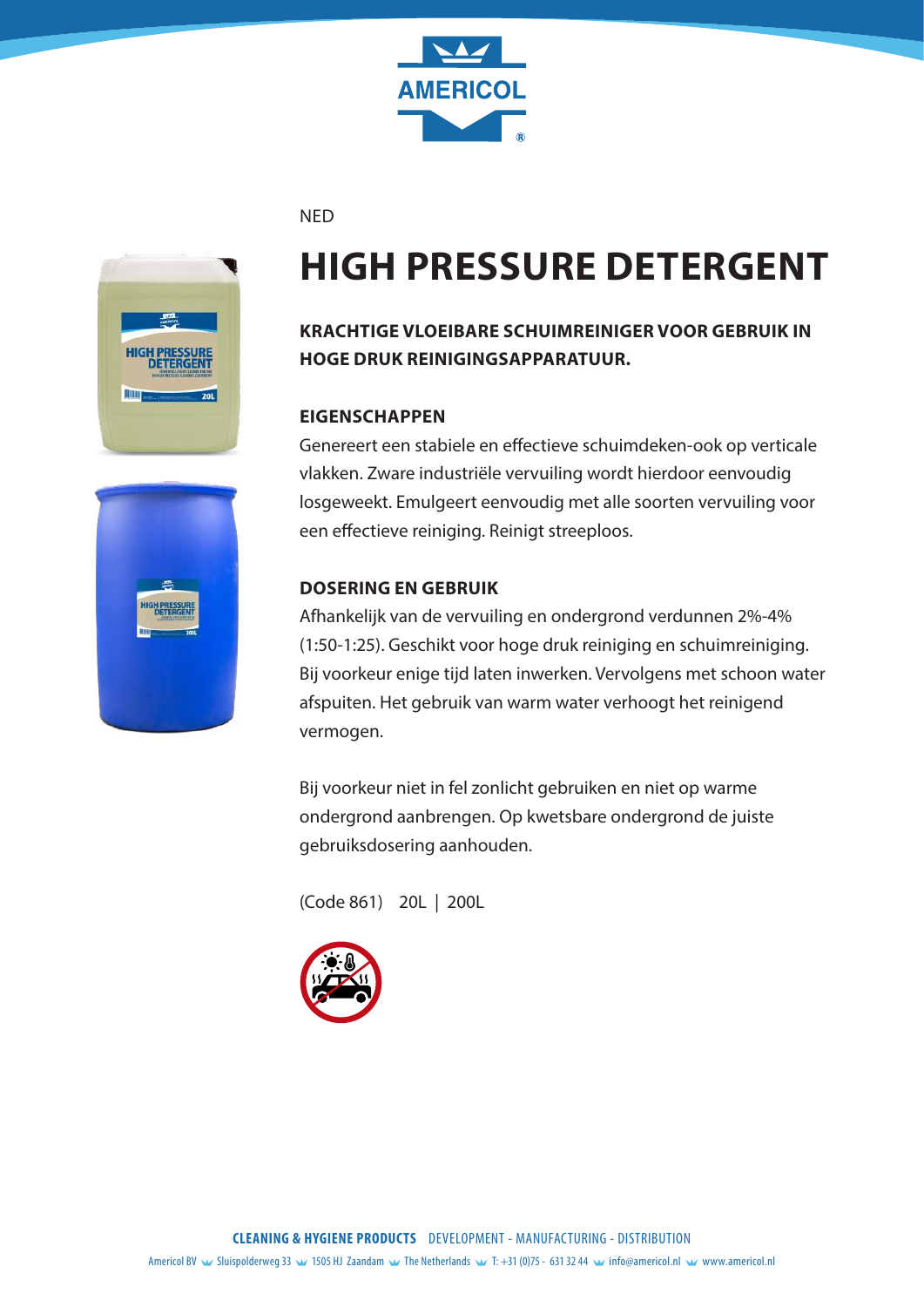

#### ENG



## **HIGH PRESSURE DETERGENT**

## **POWERFUL FOAM CLEANER FOR USE IN HIGH PRESSURE CLEANING EQUIPMENT**

#### **PROPERTIES**

Generates a stable and effective foam blanket-even on vertical surfaces. Heavy industrial contamination is therefore easily loosened. Emulsifies easily with all types of contamination for effective cleaning. Cleans without streaks.

#### **DOSAGE AND USE**

Depending on the contamination and surface, dilute 2%-4% (1:50 to 1:25). Suitable for high pressure cleaning and foam cleaning. Preferably, give the product time to work in. Then spray with clean water. Using hot water increases the cleaning power.

Preferably do not use in bright sunlight and do not apply on hot surfaces. Adhere to the correct dosage on sensitive surfaces.



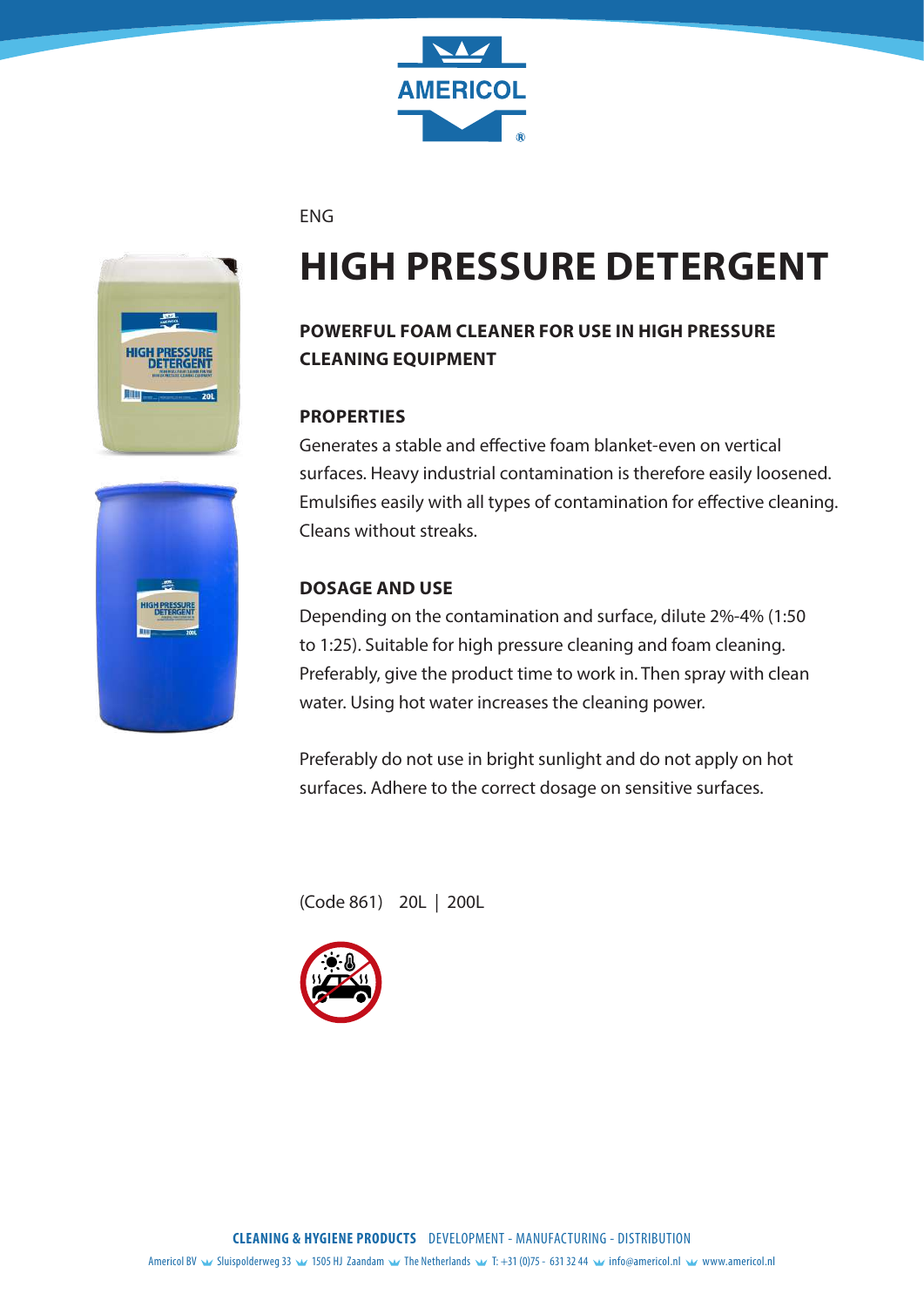

DEU



# **HIGH PRESSURE DETERGENT**

## **HOCH WIRKSAMER, SCHÄUMENDER FLÜSSIGREINIGER FÜR DIE VERWENDUNG IN HOCHDRUCK-REINIGUNGSGERÄTEN**

#### **EIGENSCHAFTEN**

Erzeugt eine stabile und wirksame Schaumdecke-sogar auf senkrechten Oberflächen. Schwere Industrieverunreinigungen werden daher einfach gelöst. Emulgiert leicht mit allen Arten von Verschmutzungen zur effektiven Reinigung. Reinigt ohne Schlieren.

#### **DOSIERUNG UND ANWENDUNG**

Verdünnen Sie den Reiniger je nach Verschmutzungsgrad und Oberfläche zu 2%-4% (1:100-1:25). Geeignet für Hochdruck- und Schaum-Reinigung. Lassen Sie den Reiniger möglichst einwirken. Sprühen Sie dann mit klarem Wasser. Heißes Wasser erhöht die Reinigungskraft.



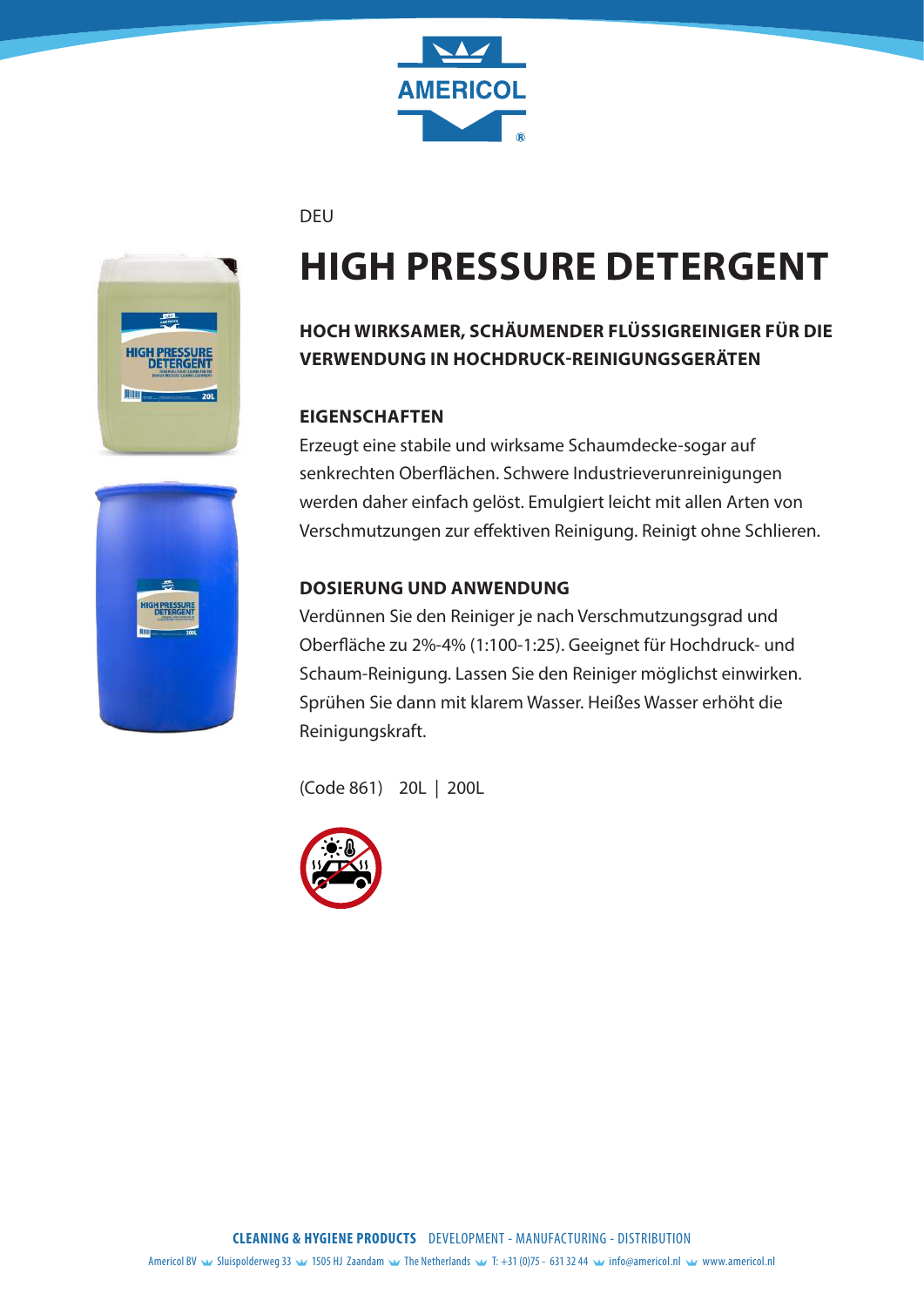

FRA



# **HIGH PRESSURE DETERGENT**

## **NETTOYANT LIQUIDE MOUSSANT PUISSANT À USAGE AVEC DES ÉQUIPEMENTS DE NETTOYAGE HAUTE PRESSION**

### **CARACTÉRISTIQUES**

Génère une couche de mousse stable et efficace, même sur des surfaces verticales. Les contaminations industrielles tenaces sont donc facilement nettoyées. Mousse facilement avec tous les types de contaminations pour un nettoyage efficace. Nettoie sans laisser de traces.

### **DOSAGE ET UTILISATION**

Selon la contamination et la surface, diluer 2% à 4% (1:50-1:25). Adapté au nettoyage haute pression et au nettoyage à la mousse. De préférence, laisser le produit agir. Puis pulvériser à l'eau claire. L'eau chaude renforce le pouvoir nettoyant.



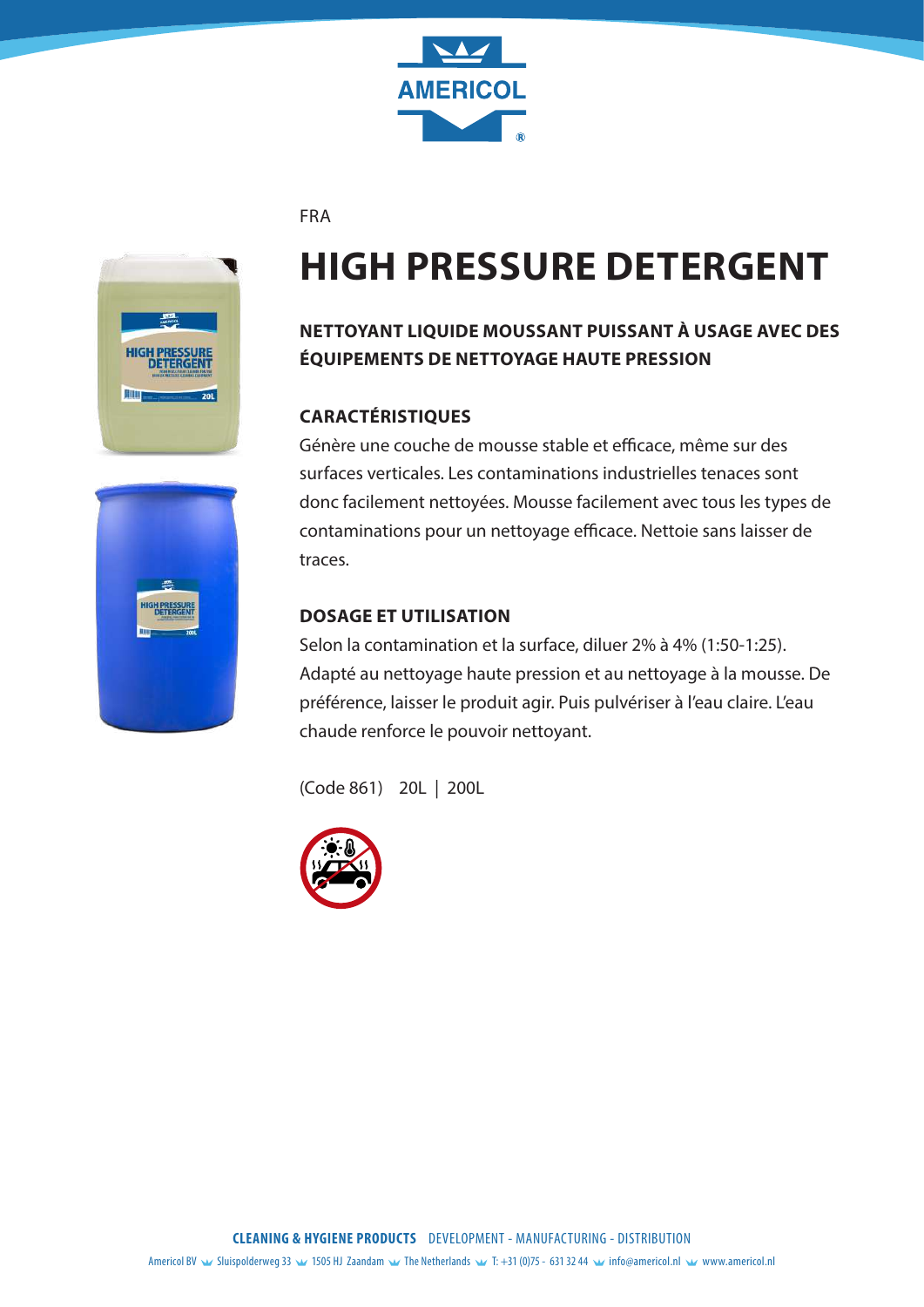

#### ESP



## **HIGH PRESSURE DETERGENT**

### **LIMPIADOR FUERTE DE ESPUMA DE USO UNIVERSAL BIODEGRADABLE**

#### **PROPIEDADES**

La composición única garantiza que la espuma cubra de forma muy estable lo que es muy efectivo también en superficies verticales. HPD deja un brillo extraordinario en la la superficie tratada. Apropiado para materiales sintéticos, superficies lacadas, poliéster, caucho y metales.

#### **APLICACIÓN**

HPD se ha creado para la limpieza sin cepillado de superficies duras con ayuda de un limpiador a alta presión (con lanza de espuma). Para eliminar fácilmente manchas de grasa, hollín, algas, de origen animal o vegetal y óxido. Apropiado para la limpieza de suelos, tanques de almacenamiento, velas, contenedores y paredes de casco de un barco.

#### **CARACTERÍSTICAS**

- -Biodegradable
- Apropiado para poliéster, materiales sintéticos, superficies lacadas y caucho
- Deja un brillo extraordinario en la superficie tratada
- De amplio uso como limpiador de espuma
- Genera una espuma activa extremedamente estable (también en superficies verticales)



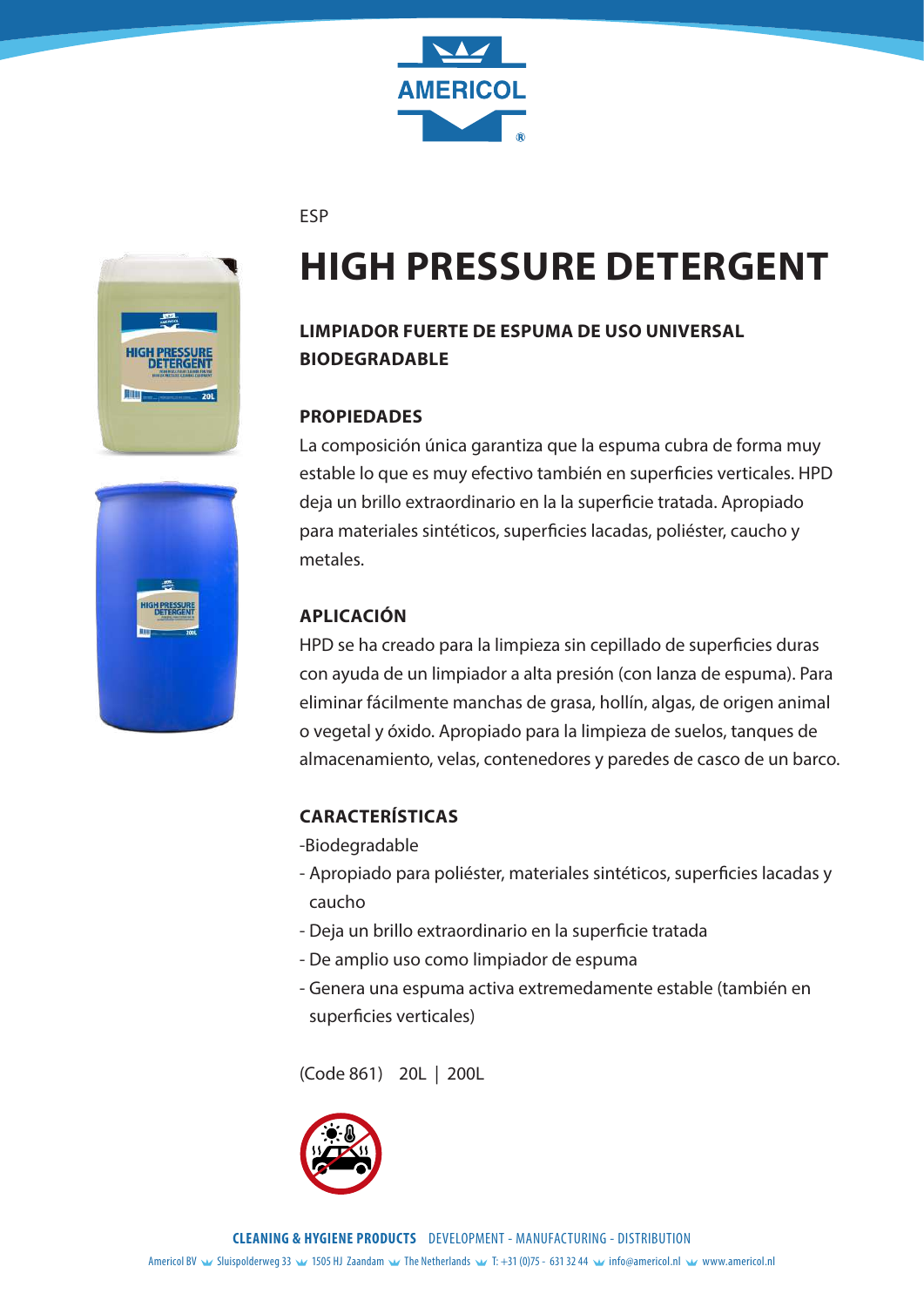

EST



# **HIGH PRESSURE DETERGENT**

## **TUGEVATOIMELINE VAHUTAV VEDEL PUHASTUSVAHEND SURVEPESUSEADMETES KASUTAMISEKS**

#### **OMADUSED**

Tekitab püsiva ja tõhusa vahukihi, isegi vertikaalsetel pindadel. Seega lahustab ka tugeva tööstusliku mustuse. Seob end hõlpsalt kõiksuguse mustusega ja puhastab tõhusalt. Ei jäta puhastamisel triipe.

### **DOSEERIMINE JA KASUTUS**

olenevalt määrdumise astmest ja pinnatüübist, lahjendage 2%-4% ulatuses (1:50 kuni 1:25). Sobib survepesuks ja vahupesuks. Soovitatav on anda vahendile mõjumiseks aega, seejärel piserdada puhta veega. Kuuma vee kasutamine parandab puhastusvahendi toimet.



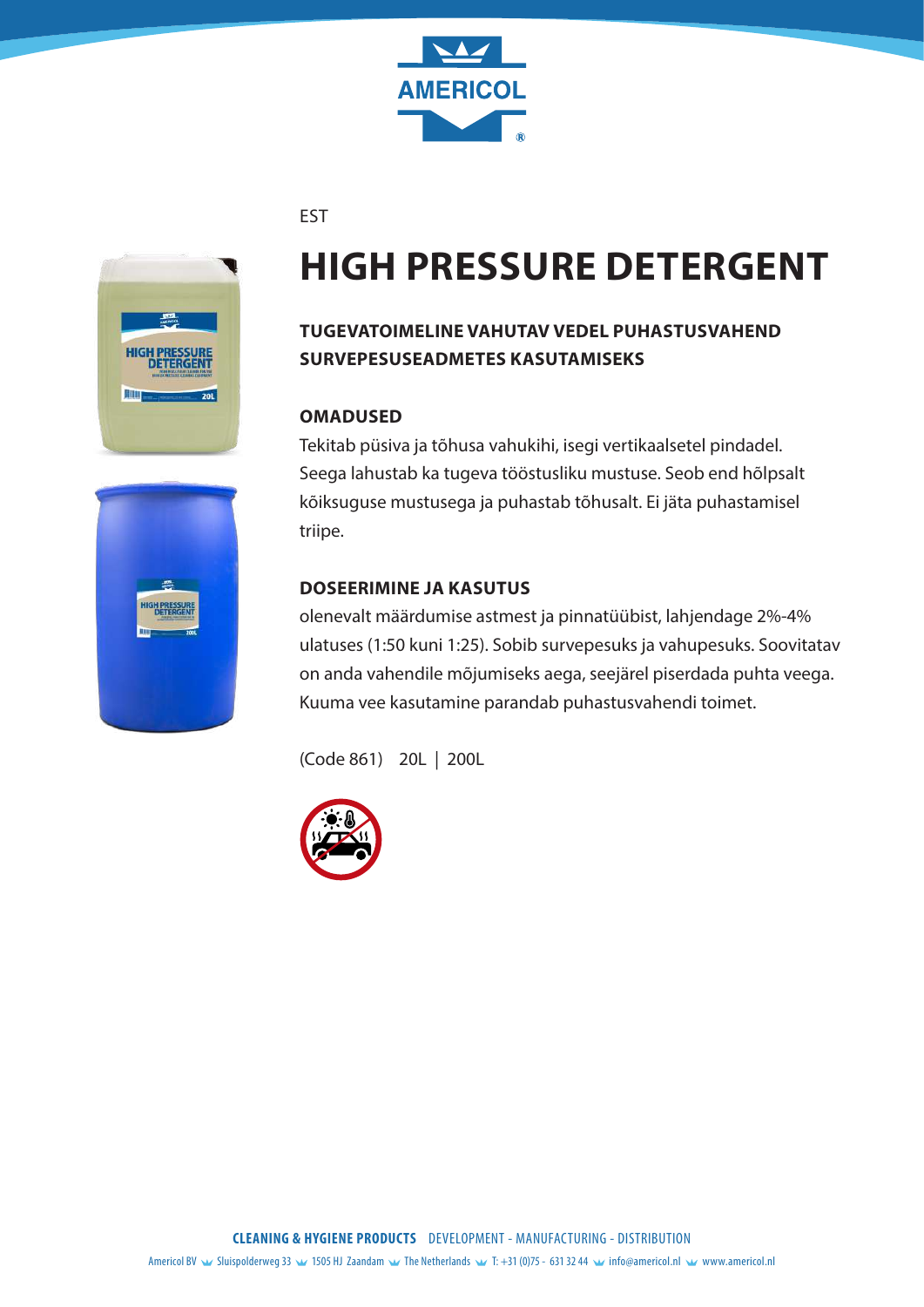

LAT



# **HIGH PRESSURE DETERGENT**

## **EFEKTĪVS TĪRĪŠANAS PUTU ŠĶIDRUMS IZMANTOŠANAI AR AUGSTSPIEDIENA IERĪCĒM**

### **ĪPAŠĪBAS**

Veido noturīgu un efektīvu putu kārtu pat uz vertikālām virsmām. Efektīvi notīra pat visgrūtāk tīrāmos rūpnieciskos netīrumus. Viegli veido emulsiju ar visu veidu netīrumiem, nodrošinot efektīvu tīrīšanu. Tīrot neatstāj svītras.

### **DEVAS UN LIETOŠANA**

Atkarībā no piesārņojuma un virsmas īpašībām izmantot 2%-4% (1:50-1:25) šķīdumu. Piemērots augstspiediena tīrīšanai un tīrīšanai ar putām. Vēlams ļaut līdzeklim iedarboties, Pēc tam noskalot virsmu ar tīru ūdeni. Izmantojot karstu ūdeni, uzlabojas tīrīšanas efektivitāte.

### **BRIESMAS**

Kairina ādu. Izraisa nopietnus acu bojājumus. Izmantot aizsargcimdus (Nitrile rubber, NBR)/acu aizsargus. SASKARĒ AR ACĪM uzmanīgi izskalot ar ūdeni vairākas minūtes. Izņemt kontaktlēcas, ja tās ir ievietotas un ja to ir viegli izdarīt. Turpināt skalot. Nekavējoties sazinieties ar SAINDĒŠANĀS CENTRU vai ārstu.



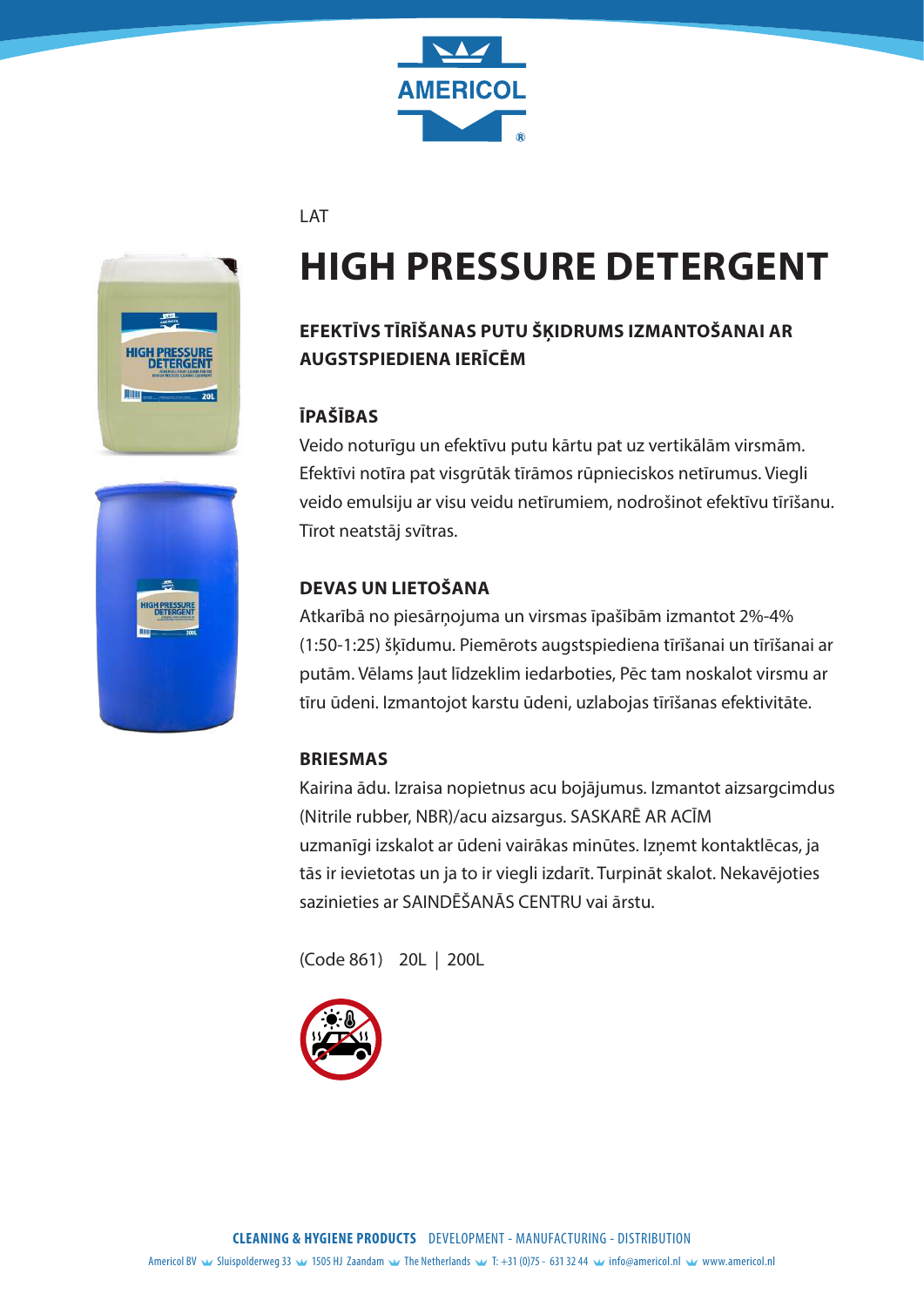

#### LIT



# **HIGH PRESSURE DETERGENT**

## **STIPRAUS POVEIKIO PUTOJANTIS SKYSTAS PLOVIKLIS, SKIRTAS PLOVIMUI NAUDOJANT AUKŠTO SLĖGIO ĮRANGĄ**

#### **SAVYBĖS**

Generuoja stabilų ir efektyvų putų sluoksnį net ant vertikalių paviršių. Taip sumažinamas pramoninio užteršimo pavojus. Priemonė lengvai emulsuojasi su visų tipų teršalais ir taip užtikrina efektyvų valymą. Nepalieka dryžių.

#### **NAUDOJIMOSI TAISYKLĖS**

Priklausomai nuo užterštumo ir paviršiaus, skiesti 2%-4% (santykiu 1:50-1:25). Tinka plovimui naudojant aukšto slėgio įrenginius arba plauti putomis. Valomą paviršių padengti priemone ir palikti keletui minučių, po to nuskalauti švariu vandeniu. Naudojant šiltą vandenį, padidėja valymo efektyvumas.



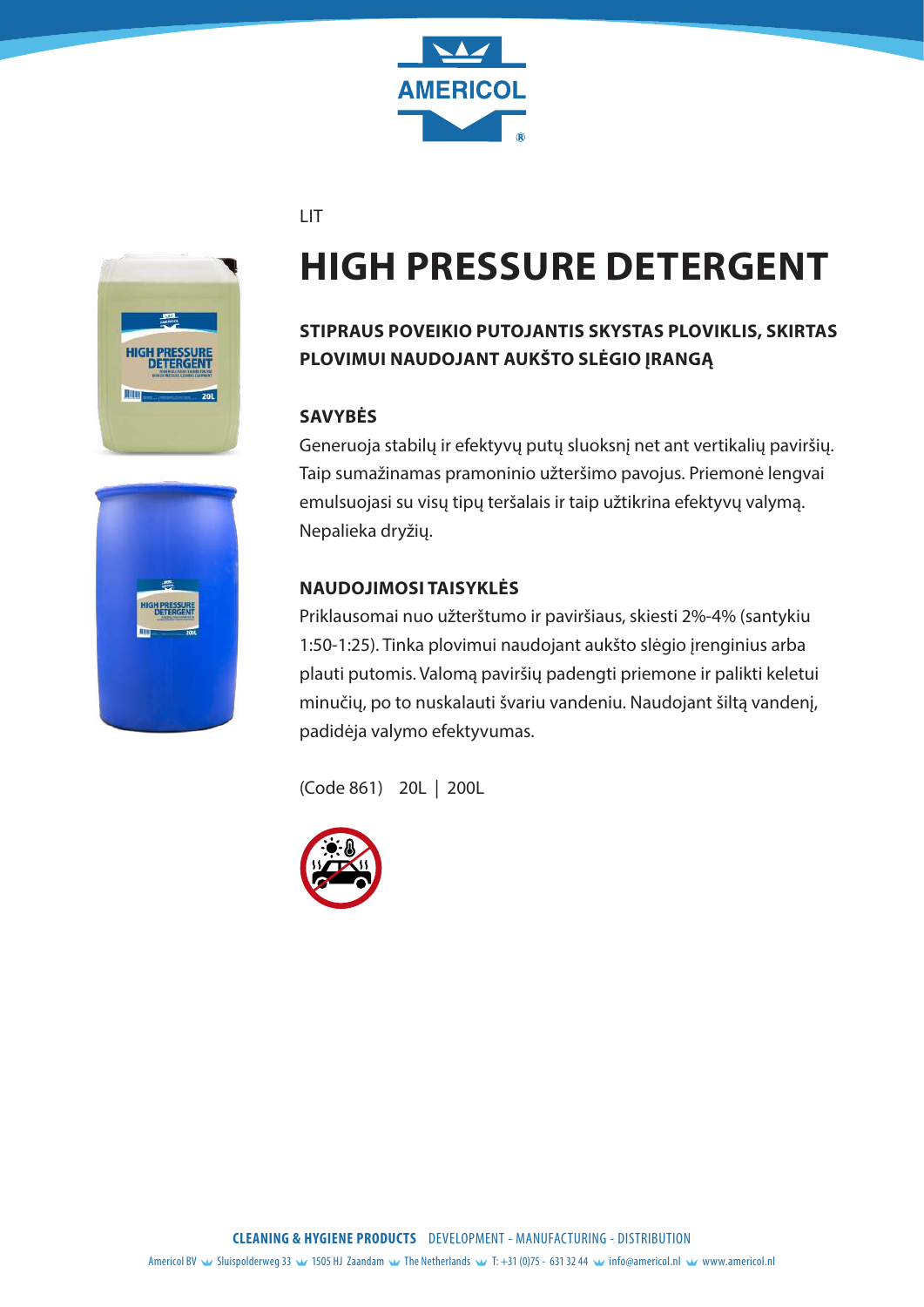

POL



# **HIGH PRESSURE DETERGENT**

## **SILNY PIENIĄCY SIĘ PŁYN DO UŻYCIA W URZĄDZENIACH CZYSZCZĄCYCH WYSOKOCIŚNIENIOWYCH**

### **WŁAŚCIWOŚCI PRODUKTU**

Środek ten wytwarza stabilne i efektywne pokrycie aktywną pianą – nawet na powierzchniach pionowych. Ciężkie zanieczyszczenia przemysłowe są łatwo usuwalne. Produkt łatwo emulguje każdego rodzaju zanieczyszczenia za pomocą efektywnego czyszczenia. Czyści

### **ZASTOSOWANIE**

W zależności od zabrudzeń i powierzchni zaleca się rozcieńczenie w wodzie w proporcjach 2%-4% (1:50 do 1:25). Może być wykorzystany do mycia z użyciem uządzeń wysokociśnieniowych i w pianownicy. Najlepiej pozostawić produkt do zadziałania. Następnie spłukać czystą wodą. Użycie ciepłej wody zwiększy efektywność środka.



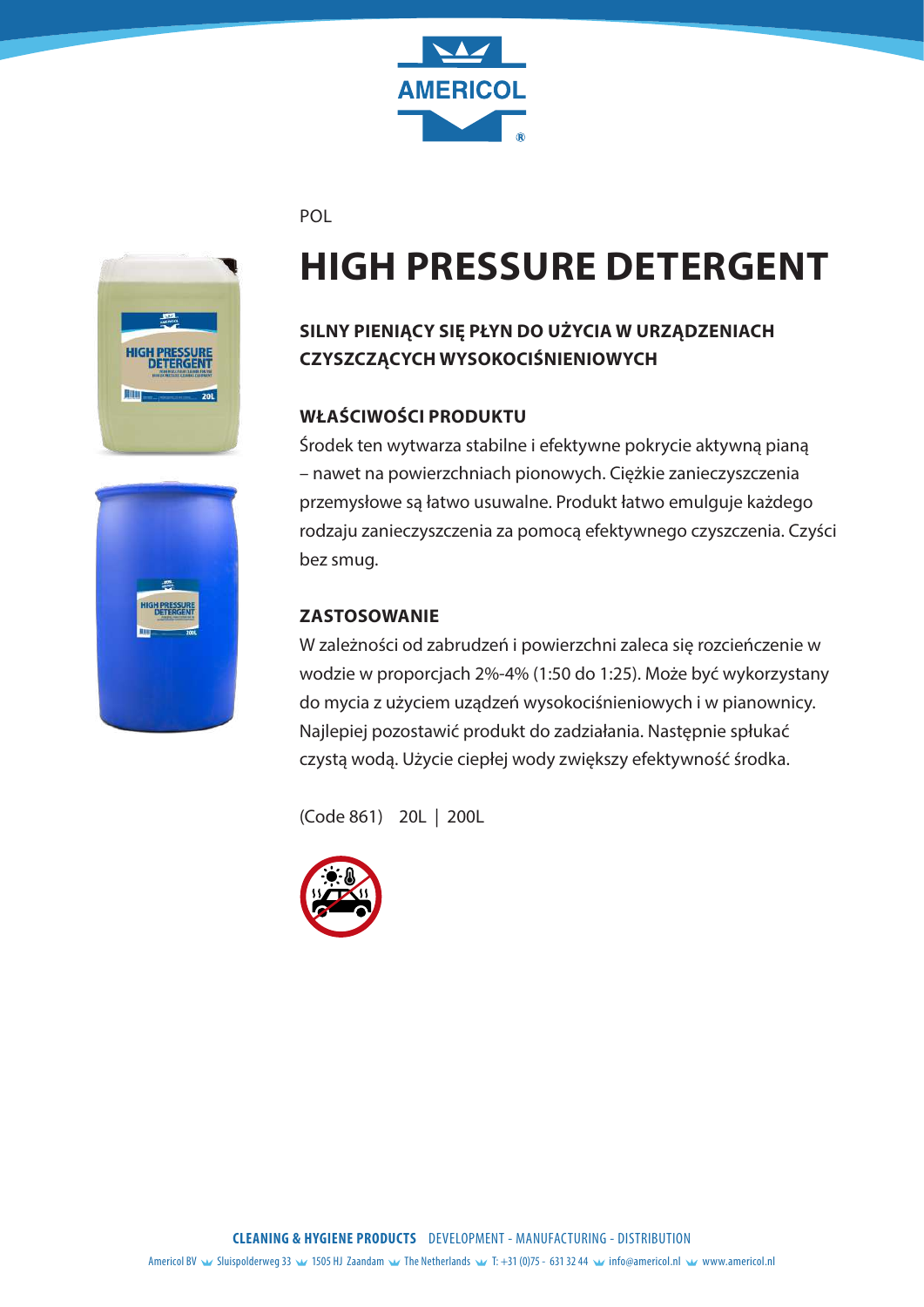

**CZE** 



# **HIGH PRESSURE DETERGENT**

## **VÝKONNÝ PĚNIVÝ TEKUTÝ ČISTIČ PRO POUŽÍVÁNÍ VE VYSOKOTLAKÉM ČISTÍCÍM VYBAVENÍ**

#### **FUNKCE**

Vytváří stabilní a účinnou pěnovou pokrývku-a to i na svislých površích. Proto se snadno uvolňuje i těžké průmyslové znečištění.. Snadno emulguje všechny typy kontaminace, a tak účinně čistí. Čistí beze šmouh.

### **DÁVKOVÁNÍ A POUŽITÍ**

Dle typu znečištění a povrchu nařeďte na 2%-4% (1:50-1:25). Vhodný pro čištění vysokým tlakem a čištění pěnou. Nejlépe uděláte, když produkt necháte nějakou dobu působit. Pak jej ostříkejte čistou vodou. Čistící sílu zvýšíte použitím horké vody.



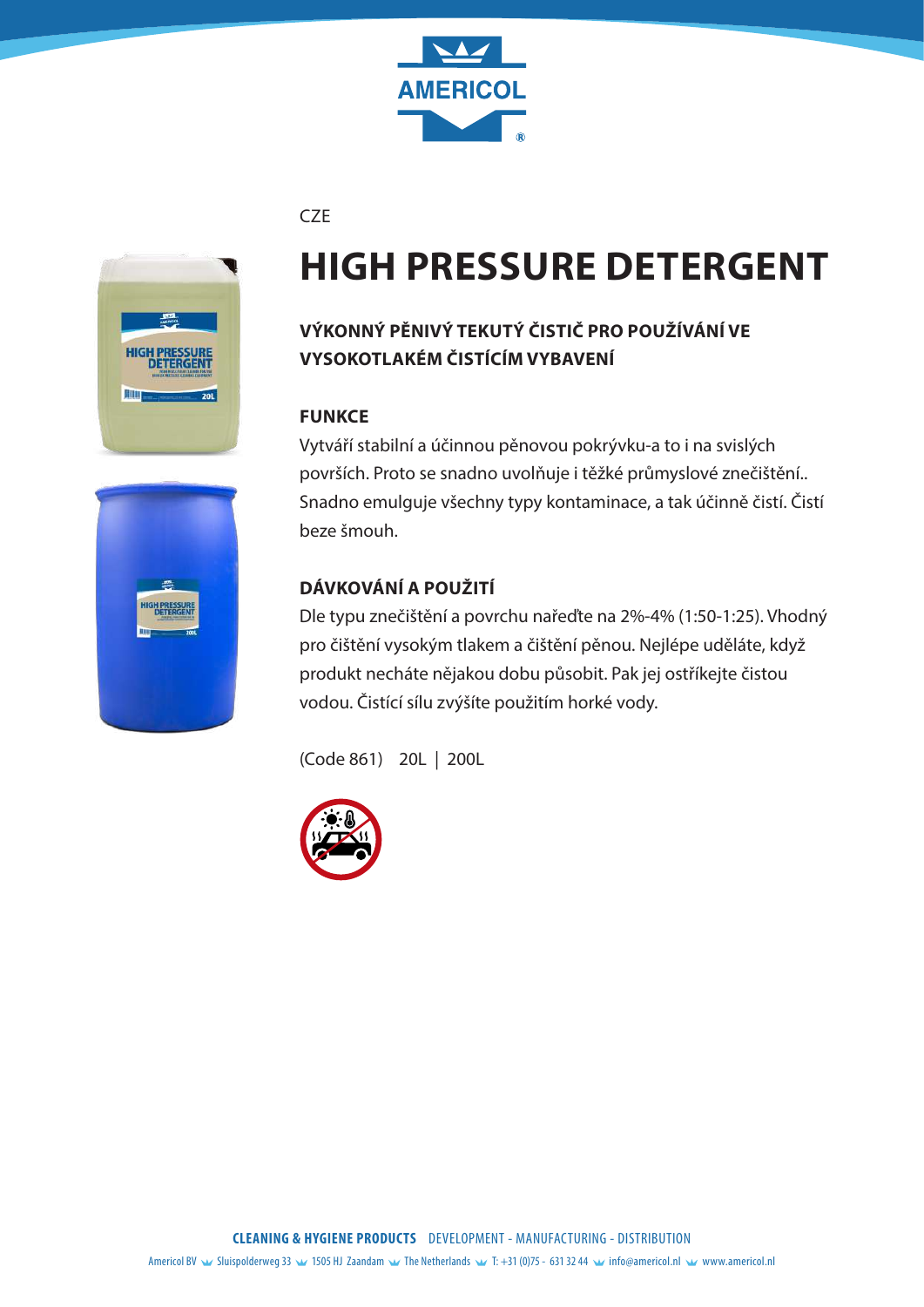

#### SLO



# **HIGH PRESSURE DETERGENT**

## **MOČNO TEKOČE PENASTO ČISTILO ZA UPORABO V VISOKOTLAČNIH ČISTILNIKIH**

#### **LASTNOSTI**

Močno tekoče penasto čistilo za uporabo v visokotlačnih čistilnikih. Ustvarja stabilen in učinkovit penast sloj-tudi na navpičnih površinah. Zaradi tega lahko enostavno raztopite težko industrijsko nesnago. Za učinkovito čiščenje se enostavno emulgira z drugimi vrstami nesnage. Čista površina je brez prog.

#### **ODMERJANJE IN UPORABA**

Razredčite v razmerju 2%-4% (1:50-1:25), odvisno od stopnje umazanosti in podlage. Primerno za visokotlačno čiščenje in čiščenje s peno. Po možnosti pustite delovati nekaj časa. Nato izperite s čisto vodo. Topla voda poviša moč čiščenja.



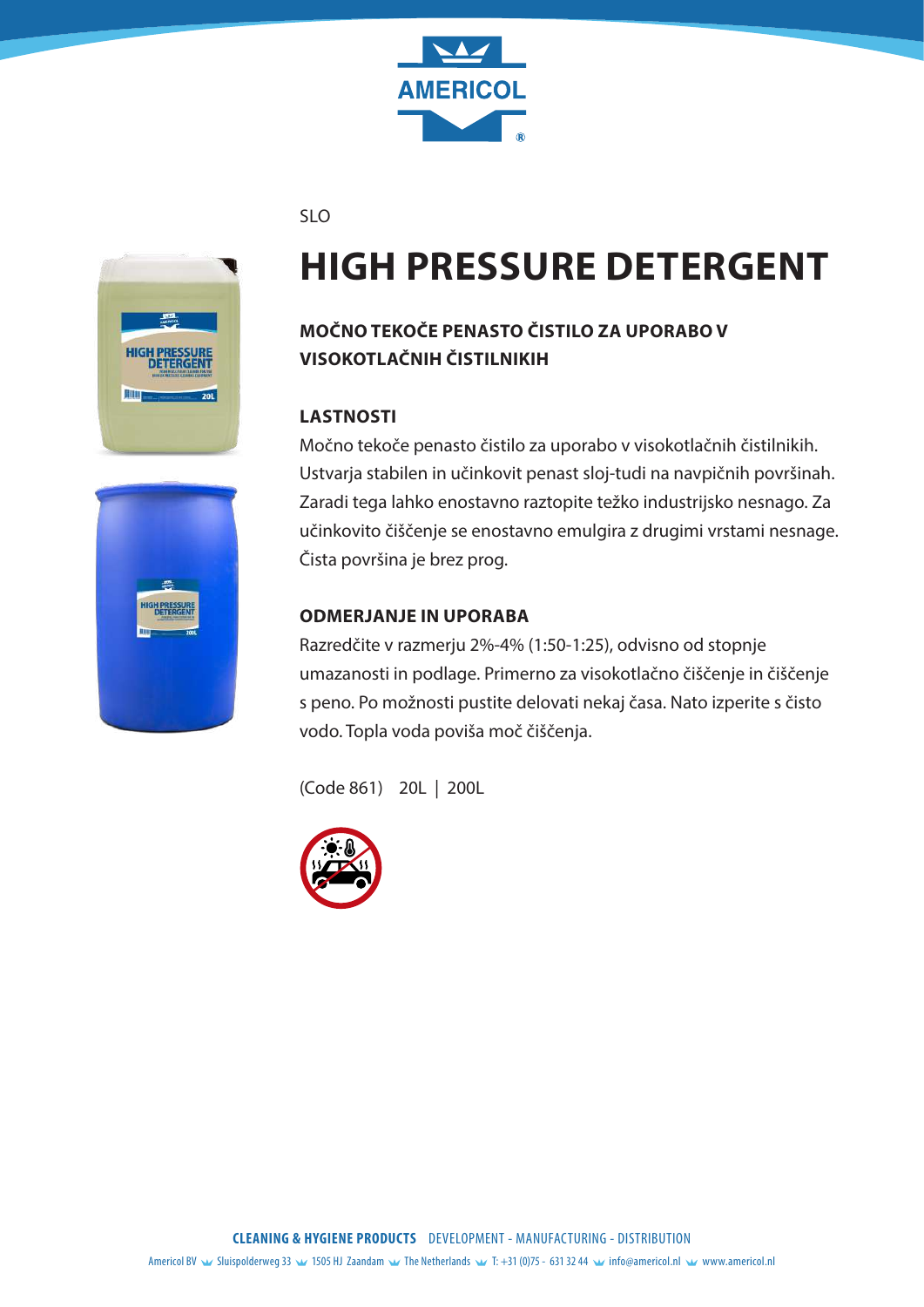

#### HUN



# **HIGH PRESSURE DETERGENT**

## **HATÉKONY, HABOSÍTÓ, FOLYÉKONY TISZTÍTÓSZER MAGASNYOMÁSÚ TISZTÍTÓESZKÖZÖKHÖZ**

#### **JELLEMZŐK**

Stabil és hatékony habtakarót állít elő, még a függőleges felületeken is. Az erős ipai szennyeződés ezáltal könnyen tisztítható. Könnyedén emulgeál mindenféle szennyeződéssel a hatékony tisztítás érdekében. Nyom nélkül tisztít.

### **ADAGOLÁS ÉS HASZNÁLAT**

A szennyezés mértéke és a felület szerint hígítsa 2%-4% (1:50-1:25) arányban. Megfelelő magasnyomású tisztításhoz, valamint habbal történő tisztításhoz. Lehetőség szerint hagyja hatni a terméket, majd permetezze le tiszta vízzel. Meleg víz használatával növelheti a tisztítás hatékonyságát.



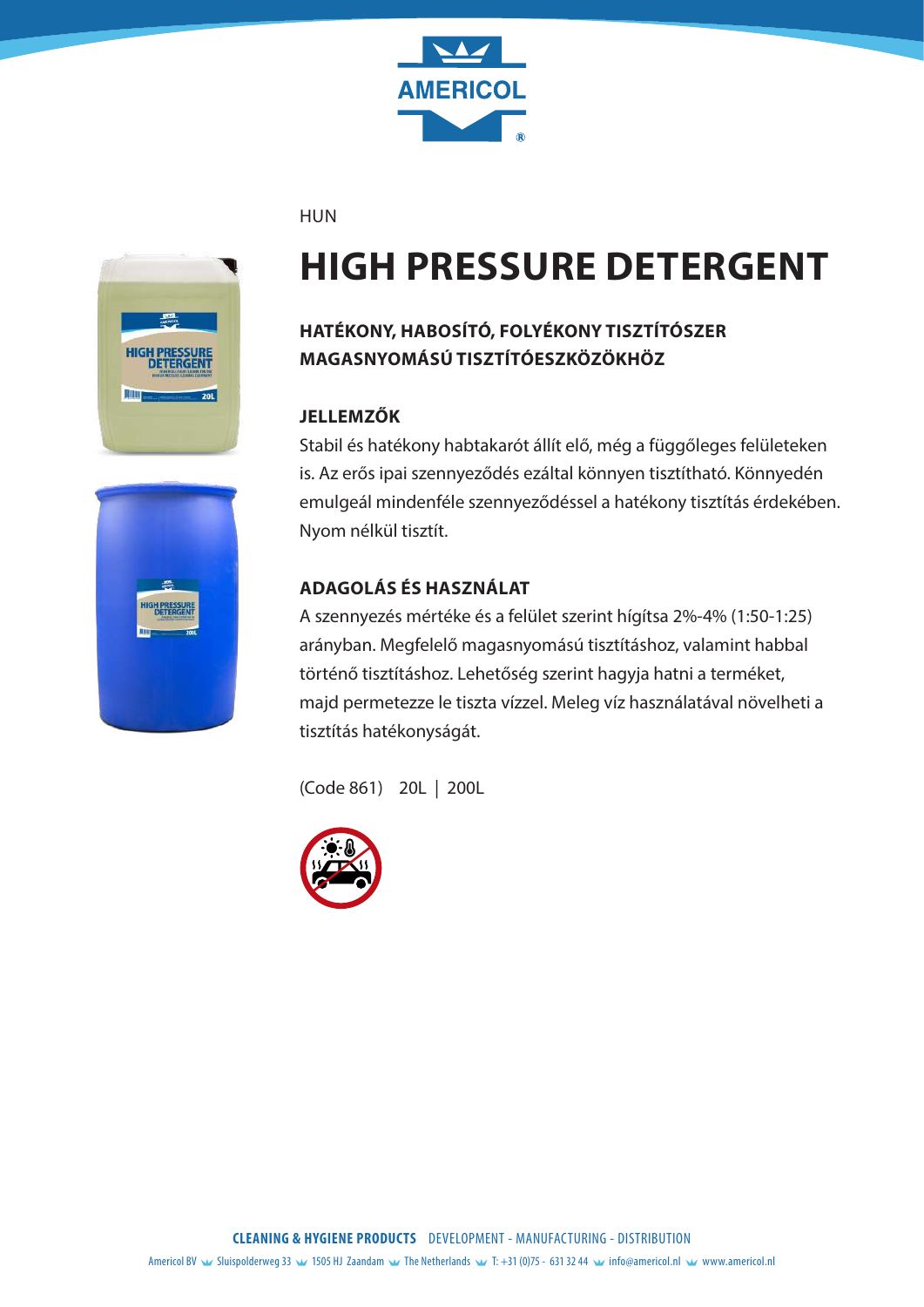

#### ROM



## **HIGH PRESSURE DETERGENT**

## **PRODUS LICHID SPUMOS CU CAPACITATE MARE DE CURĂȚARE PENTRU UTILIZARE ÎN ECHIPAMENTE DE CURĂȚARE CU ÎNALTĂ PRESIUNE**

#### **CARACTERISTICI**

Generează un strat stabil și eficient de spumă-chiar și pe suprafețe verticale. Astfel, contaminările industriale grele sunt îndepărtate. Emulsionează ușor cu toate tipurile de contaminări pentru o curățare eficientă. Curăță instant.

#### **DOZARE ȘI UTILIZARE**

În dependență de contaminare și suprafață, diluați 2%-4% (1:50-1:25). Potrivit pentru curățarea cu presiuni înalte și curățarea cu spumă. Este preferabil să lăsați produsul să acționeze. Apoi pulverizați-l cu apă curată. Utilizarea apei fierbinți va intensifica puterea de curățare.



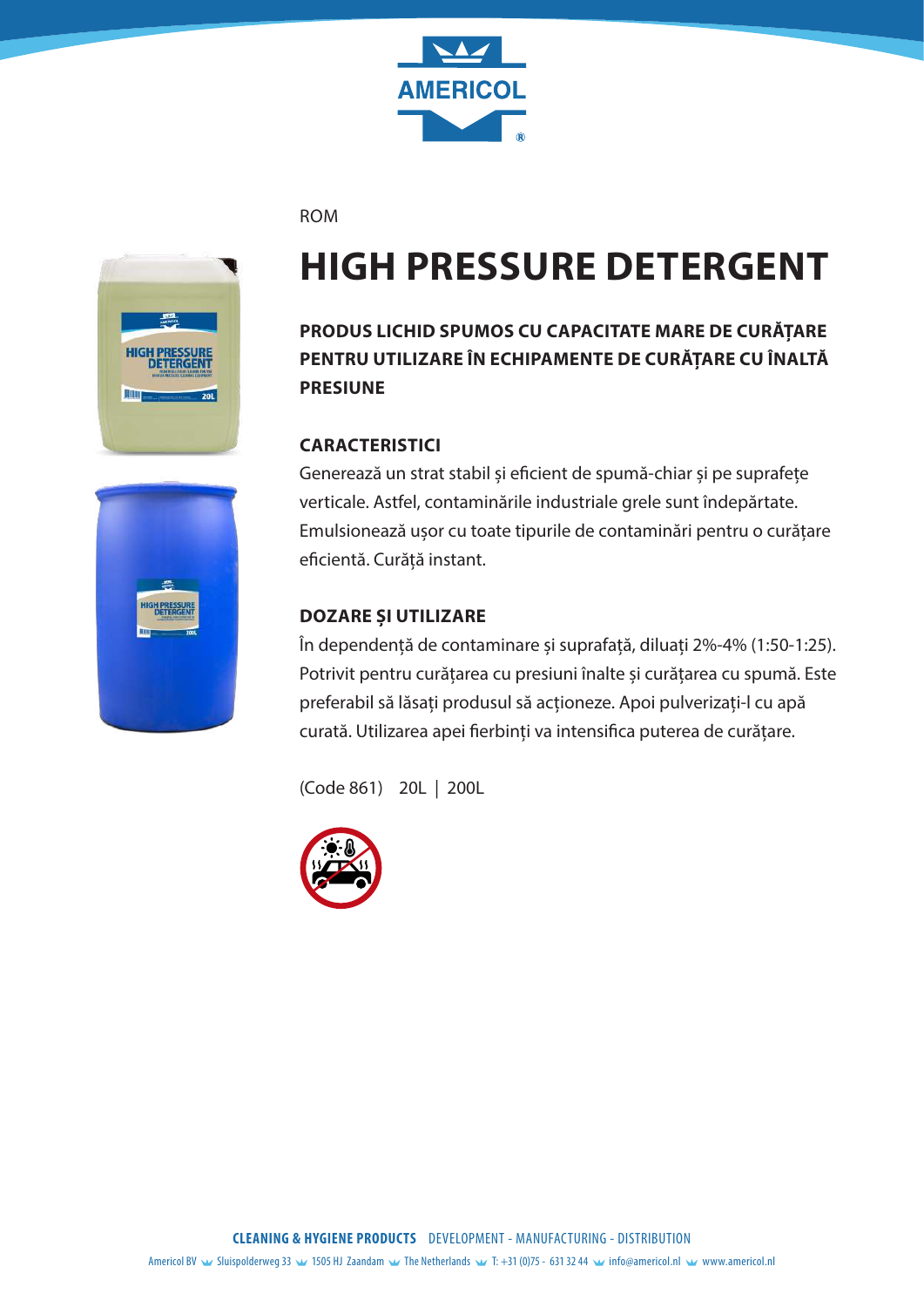

BUL



# **HIGH PRESSURE DETERGENT**

## **СИЛЕН ПЕНЛИВ ТЕЧЕН ПРЕПАРАТ ЗА ПОЧИСТВАНЕ ЗА УПОТРЕБА ПРИ УСТРОЙСТВА ЗА ПОЧИСТВАНЕ ПОД НАЛЯГАНЕ**

#### **ХАРАКТЕРИСТИКИ**

Създава устойчив и ефективен слой пяна-дори и върху вертикални повърхности. По този начин лесно се освобождава силното промишлено замърсяване. Лесно емулгира с всякакви видове замърсяване за ефективно почистване. Почиства без драскотини.

#### **ДОЗИРОВКА И НАЧИН НА УПОТРЕБА**

В зависимост от замърсяването и повърхността се разрежда от 2% до 4% (1:50 до 1:25). Подходящ за почистване под високо налягане и почистване с пяна. За предпочитане е да се остави продуктът да подейства известно време. След това напръскайте с чиста вода. Употребата на топла вода увеличава силата на почистване.

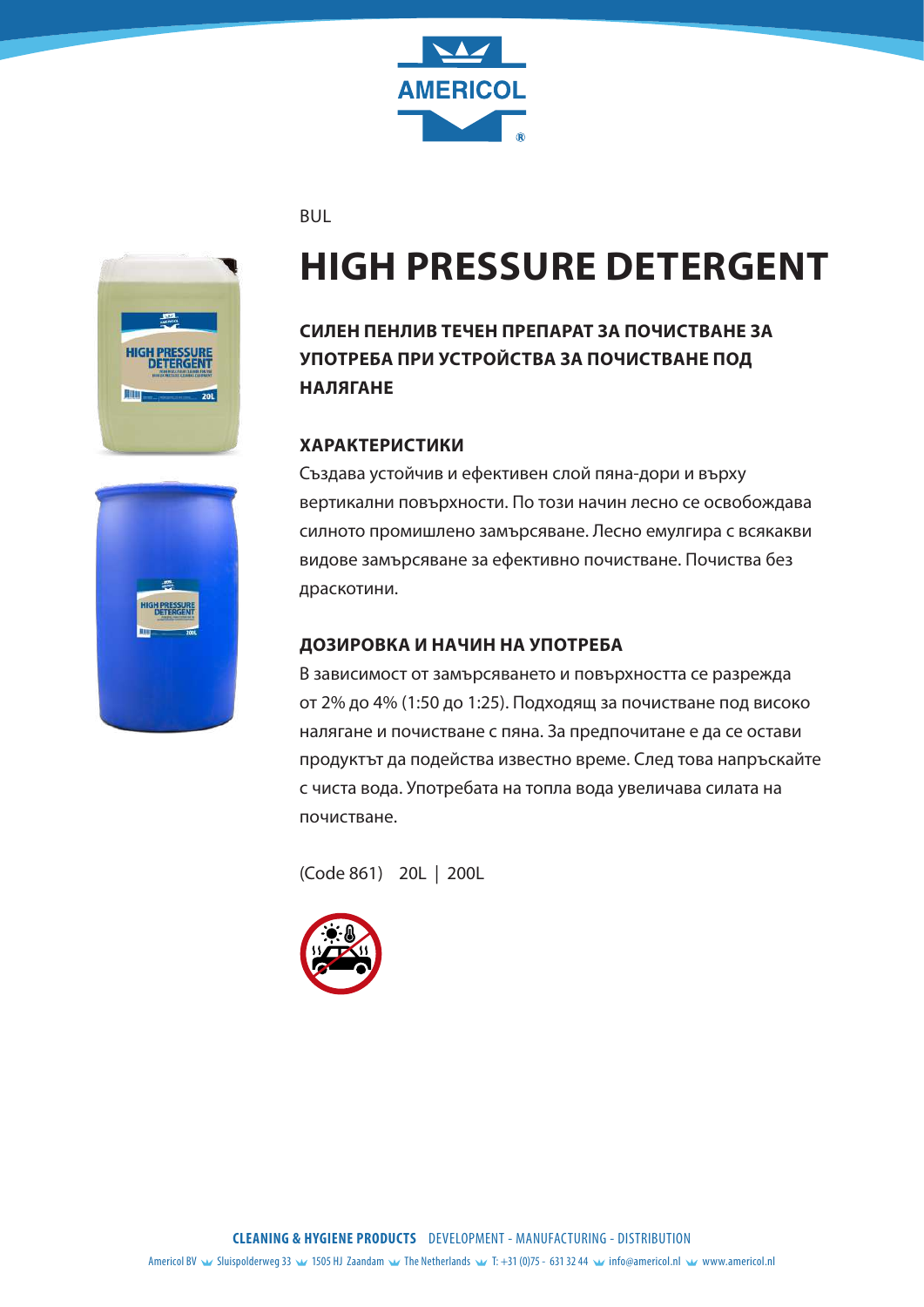

RUS



# **HIGH PRESSURE DETERGENT**

**МОЩНОЕ ПЕНООБРАЗУЮЩЕЕ ЧИСТЯЩЕЕ СРЕДСТВО ДЛЯ ИСПОЛЬЗОВАНИЯ В ОБОРУДОВАНИИ ДЛЯ МОЙКИ ПОД ВЫСОКИМ ДАВЛЕНИЕМ**

#### **ХАРАКТЕРИСТИКИ**

Образует стабильное и эффективное пенное покрытие – даже на вертикальных поверхностях. Как следствие, с легкостью отмываются сильные промышленные загрязнители. Для эффективной очистки с легкостью образует эмульсию со всеми типами загрязнителей. Очищает без подтеков.

#### **ДОЗЫ И ПРИМЕНЕНИЕ**

В зависимости от загрязнения и поверхности сделайте 2%- 4% (1:50-1:25) раствор. Подходит для очистки в системах высокого давления и пенной очистки. Рекомендуется дать время подействовать продукту. Затем опрыскайте чистой водой. Использование теплой воды усиливает чистящие свойства.



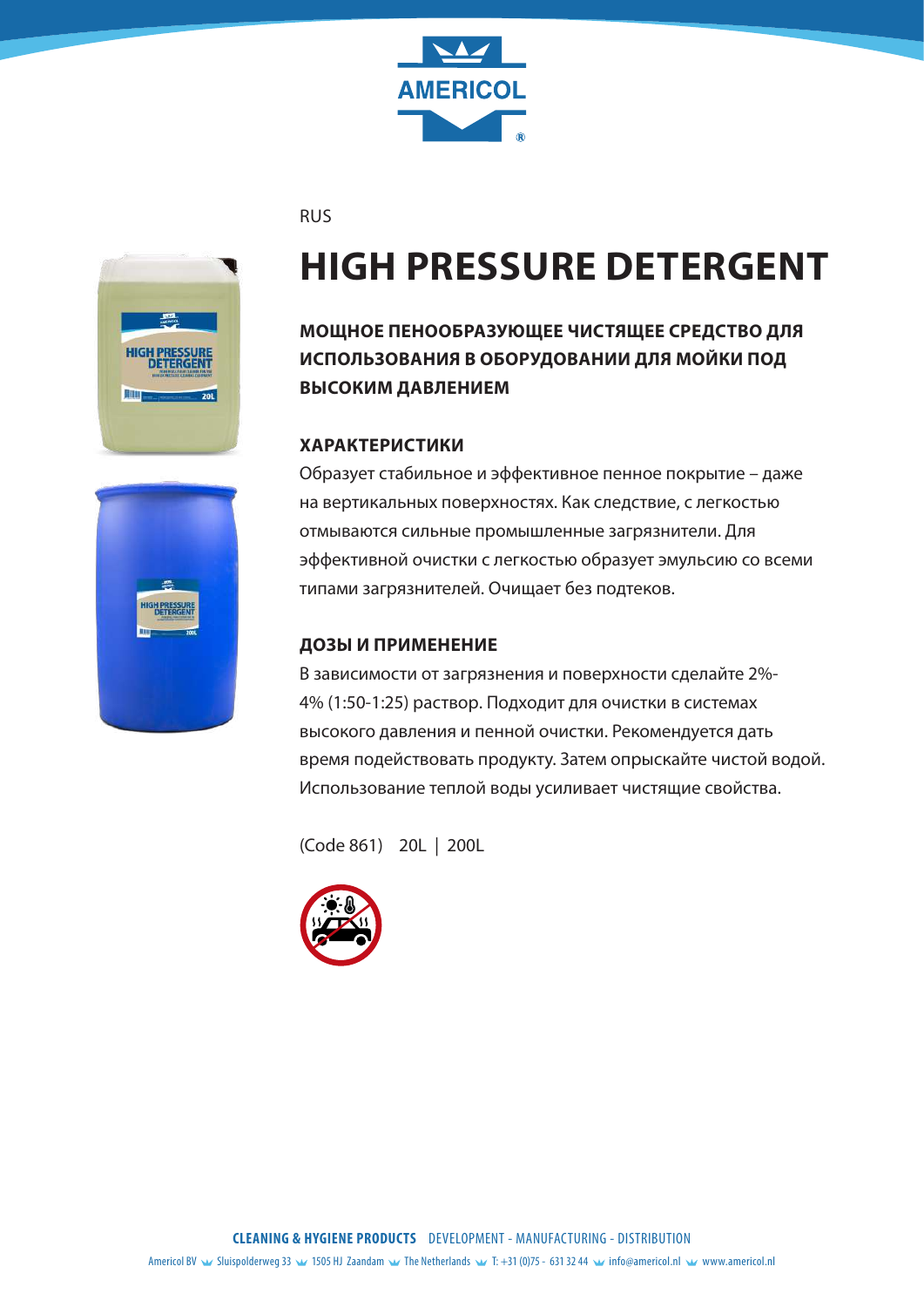

DAN



# **HIGH PRESSURE DETERGENT**

## **KRAFTIGT, SKUMMENDE, FLYDENDE RENGØRINGSMIDDEL TIL BRUG I HØJTRYKSRENSNINGSUDSTYR**

#### **EGENSKABER**

Frembringer et stabilt og effektivt skumtæppe – selv på lodrette overflader. Kraftig industriel tilsmudsning løsnes derfor nemt. Emulgerer nemt med alle typer tilsmudsning og rengør effektivt. Rengør uden striber.

### **DOSERING OG BRUG**

Skal fortyndes 2%-4% (1:50 til 1:25) afhængigt af tilsmudsningsgraden og overfladen. Egnet til højtryksrensning og skumrengøring. Produktet skal helst have tid til at arbejde. Skyl med rent vand. Brug af varmt vand øger rengøringsevnen.





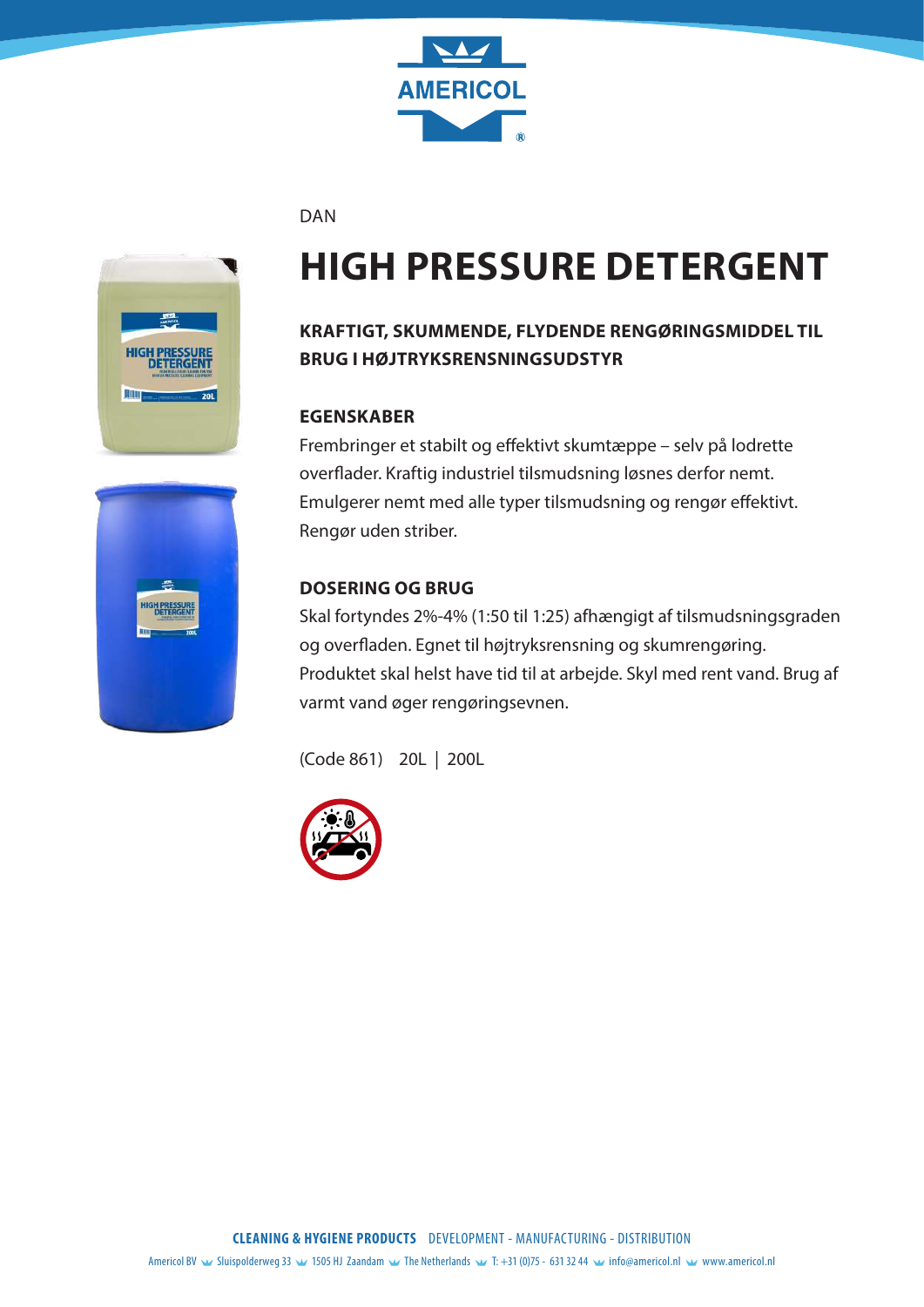

NOR



# **HIGH PRESSURE DETERGENT**

### **KRAFTFULL, SKUMMENDE FLYTENDE RENGJØRINGSMIDDEL FOR BRUK MED HØYTRYKKSSPYLER**

#### **EGENSKAPER**

Skaper et stabil og effektivt skumlag-selv på vertikal overflater. Kraftig industriell forurensning løses derfor enkelt opp. Emulgerer lett med alle typer forurensning og er derfor en meget effektiv rengjøring. Rengjør uten striper.

#### **DOSERING OG BRUK**

Fortynnes med 2%-4% (1:50 til 01:25) avhengig av forurensning og overflate. Egnet for rengjøring med høyttrykkspyler og skumrengjøring. La produktet virke før det fjernes. Spray av med rent vann. Rengjøringseffekten forsterkes ved bruk av varmt vann.



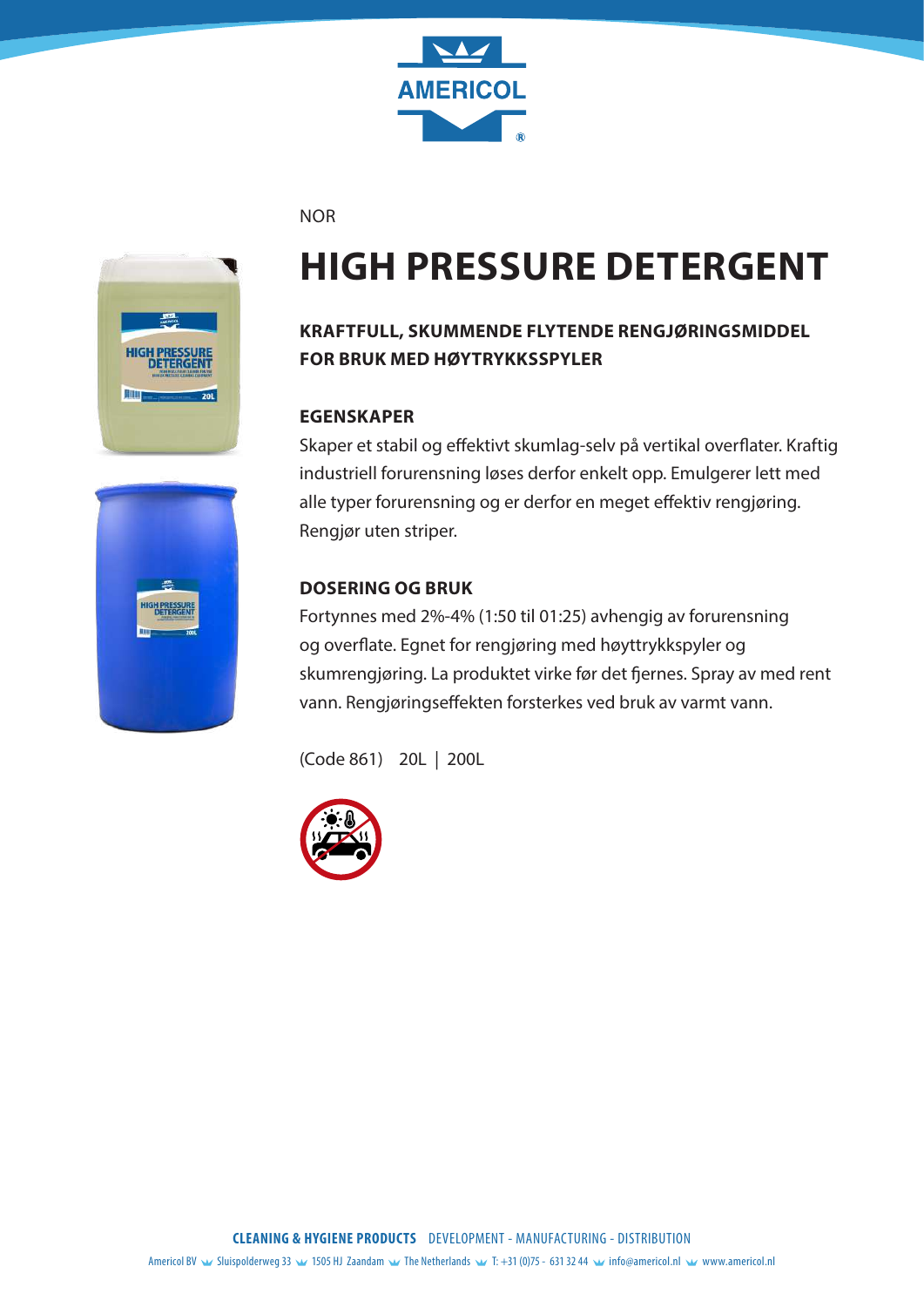

SVE



# **HIGH PRESSURE DETERGENT**

## **KRAFTFULL LÖDDRANDE FLYTANDE RENGÖRINGSMEDEL FÖR ANVÄNDNING I HÖGTRYCKSUTRUSTNINGAR**

#### **EGENSKAPER**

Genererar ett stabilt och effektivt skumtäcke – även på vertikala ytor. Tung industriell smuts löses därför upp enkelt. Emulsifierar lätt med alla typer av smuts för effektiv rengöring. Rengör utan strimmor.

### **DOSERING OCH ANVÄNDNING**

Späd 2%-4% (1:50-1:25) beroende på mängd smuts och ytans natur. Lämpligt för högtrycksrengöring och skumrengöring. Ge helst produkten lite tid att verka först. Spraya med rent vatten. Hett vatten förbättrar rengöringseffekten.



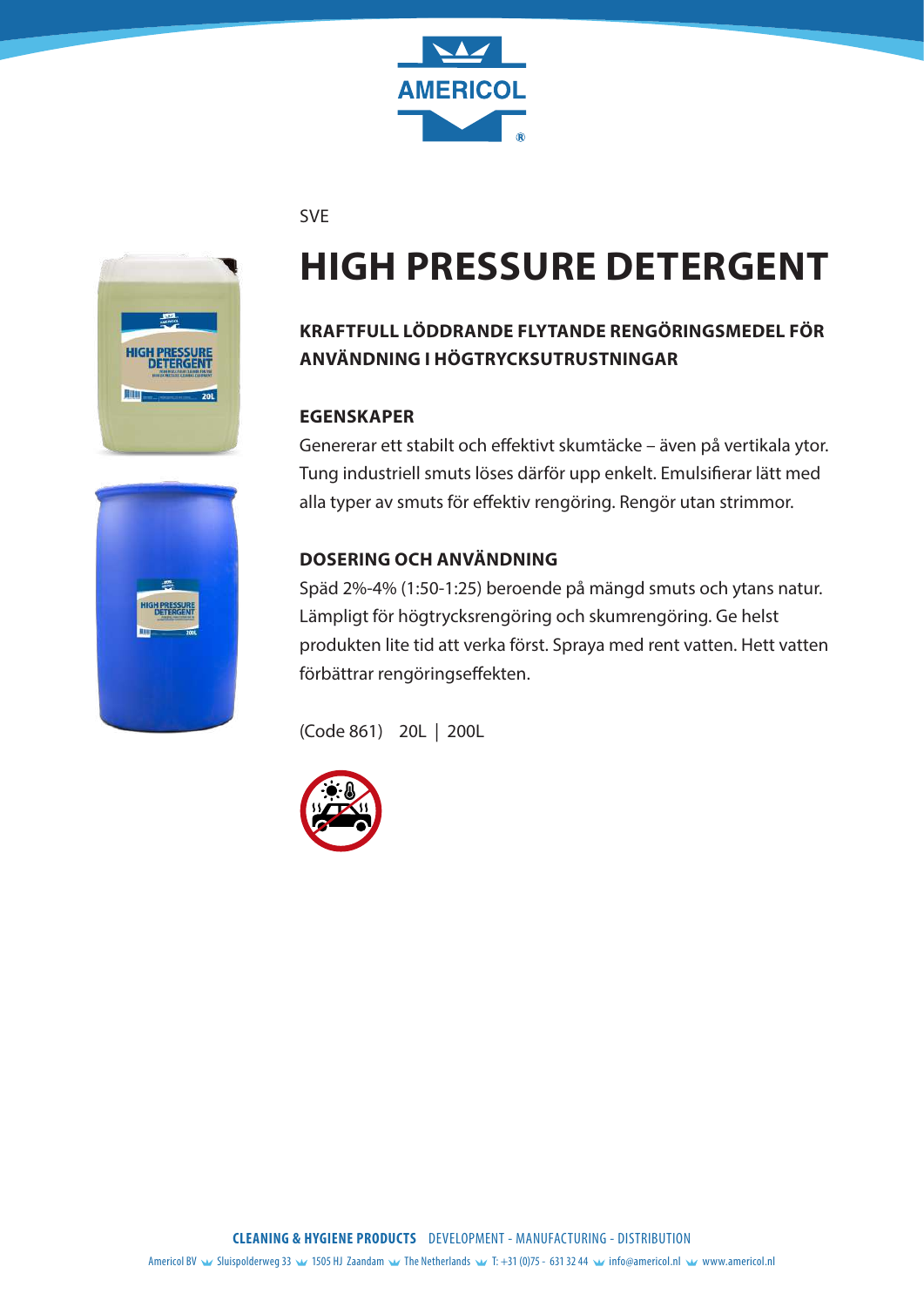

FIN



# **HIGH PRESSURE DETERGENT**

## **VOIMAKKAASTI VAAHTOAVA NESTEMÄINEN PUHDISTUSAINE KÄYTETTÄVÄKSI KORKEAPAINEPESUREISSA**

#### **OMINAISUUDET**

Luo vakaan ja tehokkaan vaahtokerroksen-jopa pystysuorilla pinnoilla. Erittäin itsepäinen teollinen lika irtoaa helposti. Emulgoituu helposti lian kanssa, ja puhdistaa helposti ja tehokkaasti. Puhdistaa jättämättä raitoja.

### **ANNOSTELU JA KÄYTTÖ**

Laimenna epäpuhtauden ja pinnan mukaan suhteessa 2-4-prosenttiseksi liuokseksi (1:50–1:25). Soveltuu korkeapainepesuun ja vaahtopuhdistukseen. Anna tuotteen vaikuttaa ja poista se sitten ruiskuttamalla puhtaalla vedellä. Kuuma vesi lisää puhdistustehoa.



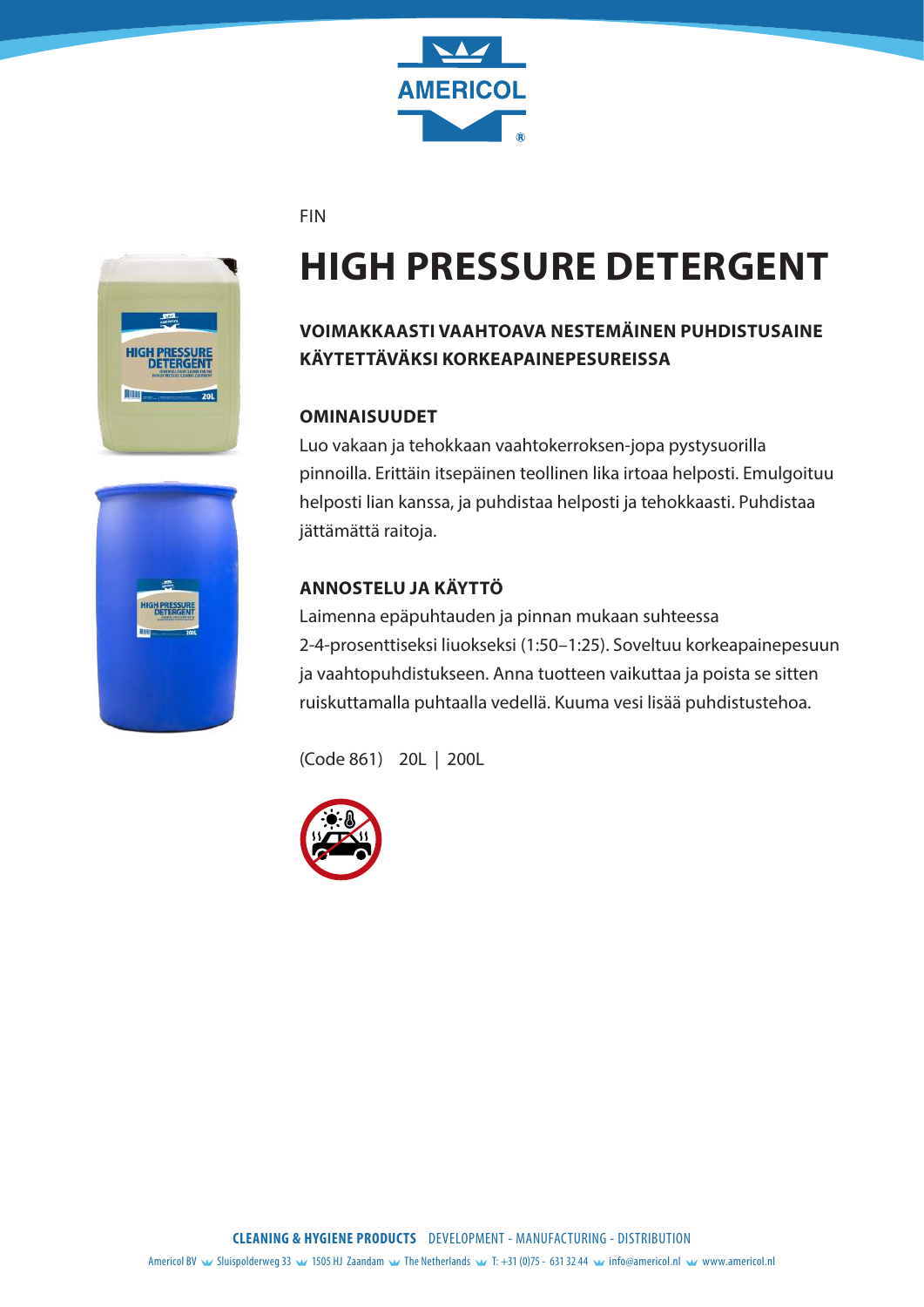

GRE



# **HIGH PRESSURE DETERGENT**

## **ΙΣΧΥΡΌ ΥΓΡΌ ΚΑΘΑΡΙΣΤΙΚΌ ΑΦΡΟΎ ΓΙΑ ΧΡΉΣΗ ΣΤΟΝ ΚΑΘΑΡΙΣΜΌ ΕΞΟΠΛΙΣΜΟΎ ΜΕ ΥΨΗΛΉ ΠΙΕΣΗ**

#### **ΙΔΙΌΤΗΤΕΣ**

Σχηματίζει ένα σταθερό και αποτελεσματικό παχύ επικάλυμμα αφρού-ακόμα και σε κάθετες επιφάνειες. Συνεπώς, οι έντονοι βιομηχανικοί ρύποι απομακρύνονται εύκολα. Γαλακτωματοποιείται εύκολα με όλους τους τύπους ρύπων, για αποτελεσματικό καθαρισμό. Καθαρίζει χωρίς να αφήνει γραμμές.

#### **∆ΟΣΟΛΟΓΙΑ ΚΑΙ ΧΡΉΣΗ**

Ανάλογα με τη ρύπανση και την επιφάνεια, αραιώστε 2%-4% (1:50 έως 1:25). Κατάλληλο για καθαρισμό υψηλής πίεσης και καθαρισμό με αφρό. Κατά προτίμηση, δώστε στο προϊόν χρόνο για να δράσει. Κατόπιν, ψεκάστε με καθαρό νερό. Η χρήση καυτού νερού αυξάνει την καθαριστική δύναμη.